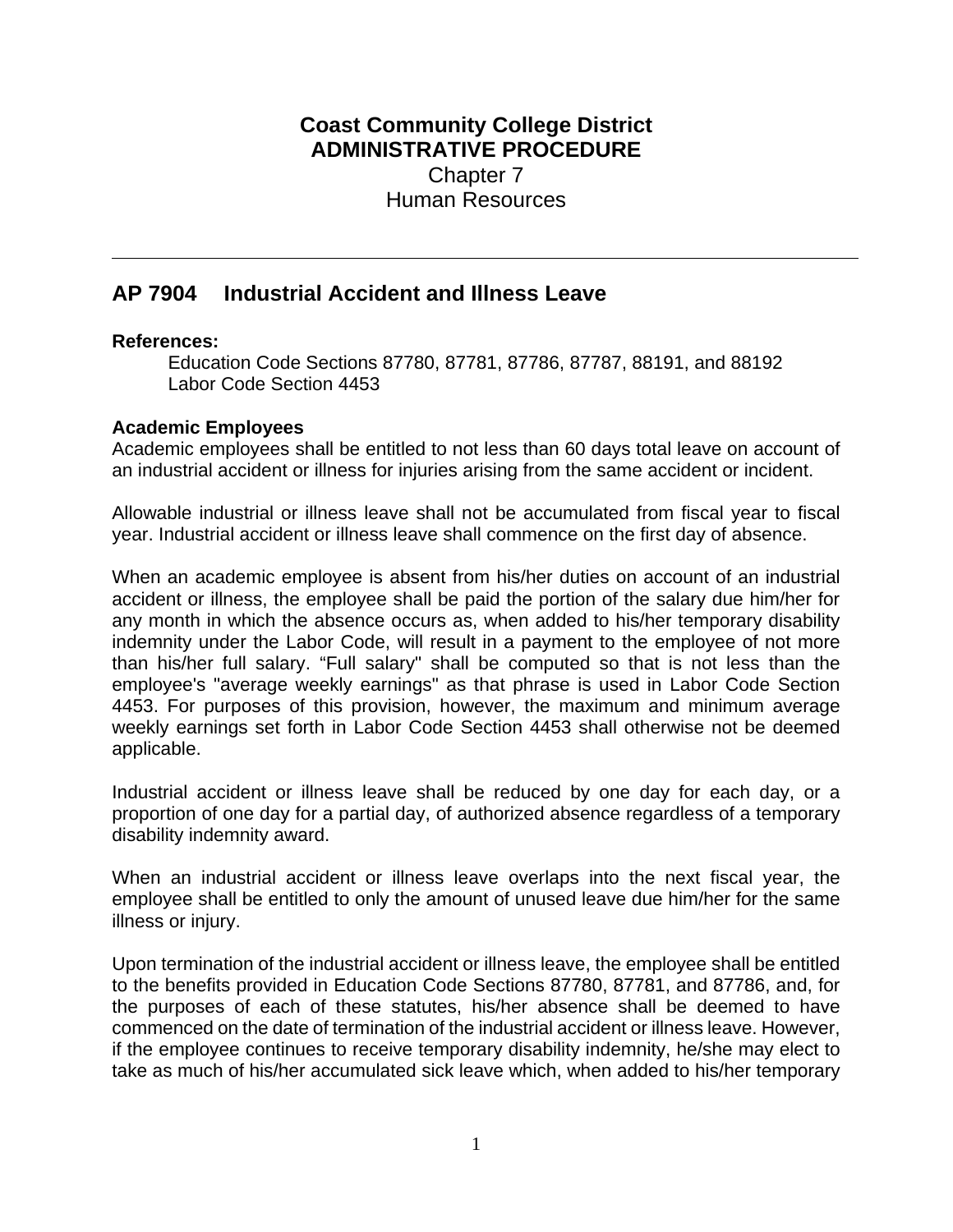disability indemnity, will result in a payment to the employee of not more than his/her full salary.

During any paid leave of absence, the employee may endorse to the District the temporary disability indemnity checks received on account of his/her industrial accident or illness. The District shall issue the employee appropriate salary warrants for payment of the employee's salary and shall deduct normal retirement, other authorized contributions, and the temporary disability indemnity, if any, actually paid to and retained by the employee for periods covered by the salary warrants.

#### **Classified Employees**

Classified employees shall be entitled to not less than 60 days leave on account of an industrial accident or illness for the same accident or incident.

Allowable leave shall not be cumulative from year to year. Industrial accident or illness leave of absence will commence on the first day of absence.

Payment for wages lost on any day shall not, when added to an award granted the employee under the workers' compensation laws of this state, exceed the normal wage for the day.

Industrial accident leave will be reduced by one day for each day, or a proportion of one day of authorized absence, regardless of a compensation award made under workers' compensation.

When an industrial accident or illness occurs at a time when the full 60 days will overlap into the next fiscal year, the employee shall be entitled to only that amount remaining at the end of the fiscal year in which the injury or illness occurred, for the same illness or injury.

The industrial accident or illness leave of absence is to be used in lieu of entitlement under Education Code Section 88191. When entitlement to industrial accident or illness leave has been exhausted, entitlement to other sick leave will then be used; but if an employee is receiving workers' compensation, the person shall be entitled to use only so much of the person's accumulated or available sick leave, accumulated compensating time, vacation, or other available leave which, when added to the workers' compensation award, provide for a full day's wage or salary.

Periods of leave of absence, paid or unpaid, shall not be considered to be a break in service of the employee.

During all paid leaves of absence, whether industrial accident leave as provided in this Procedure, sick leave, vacation, compensated time off, or other available leave provided by law or the action of the District, the employee shall endorse to the District wage loss benefit checks received under the workers' compensation laws of California. The District,